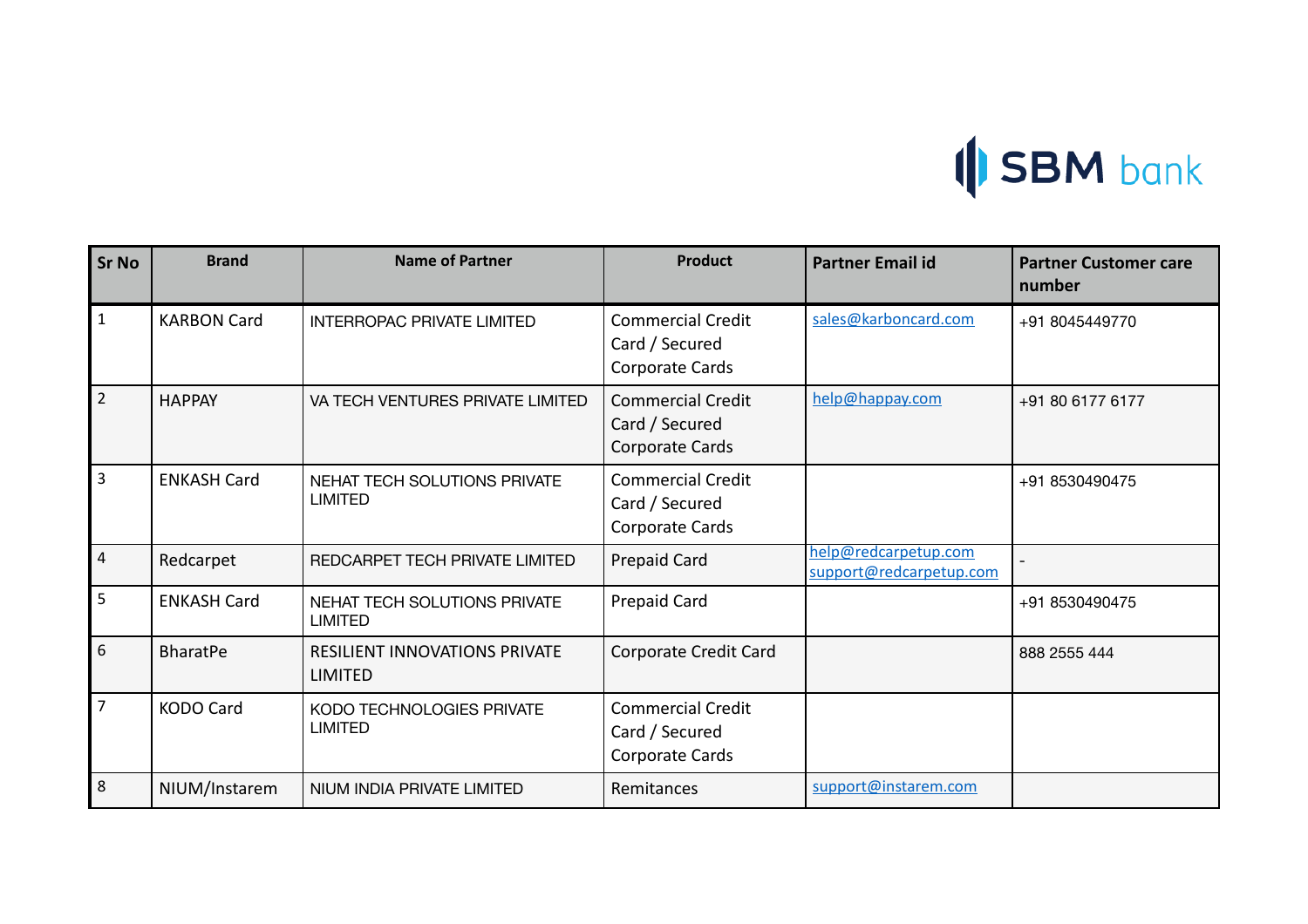| <b>Sr No</b>     | <b>Brand</b>         | <b>Name of Partner</b>                              | <b>Product</b>                                                    | <b>Partner Email id</b>                                | <b>Partner Customer care</b><br>number                                                                                                         |
|------------------|----------------------|-----------------------------------------------------|-------------------------------------------------------------------|--------------------------------------------------------|------------------------------------------------------------------------------------------------------------------------------------------------|
| $\boldsymbol{9}$ | Rapipay              | RAPIPAY FINTECH PRIVATE LIMITED                     | AePS / MATM                                                       | contact@rapipay.com                                    | +91 120 6366034                                                                                                                                |
| 10               | <b>Slice Card</b>    | <b>GARAGEPRENEURS INTERNET</b><br>PRIVATE LIMITED   | <b>Prepaid Card</b>                                               | help@sliceit.com                                       | 080 4709 6430                                                                                                                                  |
| 11               | <b>RAZORPAYX</b>     | RAZORPAY SOFTWARE PRIVATE<br><b>LIMITED</b>         | Corporate Credit Card /<br>Secured Corporate Card                 | Required                                               | Required                                                                                                                                       |
| 12               | <b>STASHFIN</b>      | <b>EQX ANALYTICS PRIVATE LIMITED</b>                | <b>Prepaid Card</b>                                               | https://www.stashfin.com/<br>contact-us                |                                                                                                                                                |
| 13               | <b>EQL Card</b>      | <b>EQL FINTECH PRIVATE LIMITED</b>                  | Corporate Credit Card /<br>Secured Corporate Card                 |                                                        | Billing & Accounts: +91<br>79041 81298   +91 93840<br>53918<br>Escalations & Refund: +91<br>93611 81582   +91 73974<br>83575   +91 89398 50314 |
| 14               | Open Expense<br>Card | OPEN FINANCIAL TECHNOLOGIES<br>PRIVATE LIMITED      | <b>Prepaid Card</b>                                               | letstalk@open.money                                    |                                                                                                                                                |
| 15               | Step up Card         | PAISABAZAAR.COM                                     | Consumer Credit Card /<br>Digital FD                              | care@paisabazaar.com<br>stepupcare@paisabazaar.c<br>om | 1800 208 8877<br>1800-258-5614                                                                                                                 |
| 16               | Open Card            | OPEN FINANCIAL TECHNOLOGIES<br>PRIVATE LIMITED      | Corporate Credit Card /<br>Secured Corporate Card                 | letstalk@open.money                                    |                                                                                                                                                |
| 17               | Paynearby            | NEARBY TECHNOLOGIES PRIVATE<br><b>LIMITED</b>       | <b>Biometric Based</b><br>Account opening /<br><b>Digital FDs</b> | customercare@paynearby.i<br>n                          | +91 3366 909090<br>+91 3340 909090                                                                                                             |
| 18               | Book my forex        | <b>BOOK MY FOREX PRIVATE LIMITED</b>                | Remitances                                                        | Hello@Bookmyforex.Com                                  | +91 9212219191                                                                                                                                 |
| 19               | <b>FININ</b>         | <b>DINERO INNOVATIONS PRIVATE</b><br><b>LIMITED</b> | Digital Account opening                                           | support@finin.in                                       | +91 80082 47365                                                                                                                                |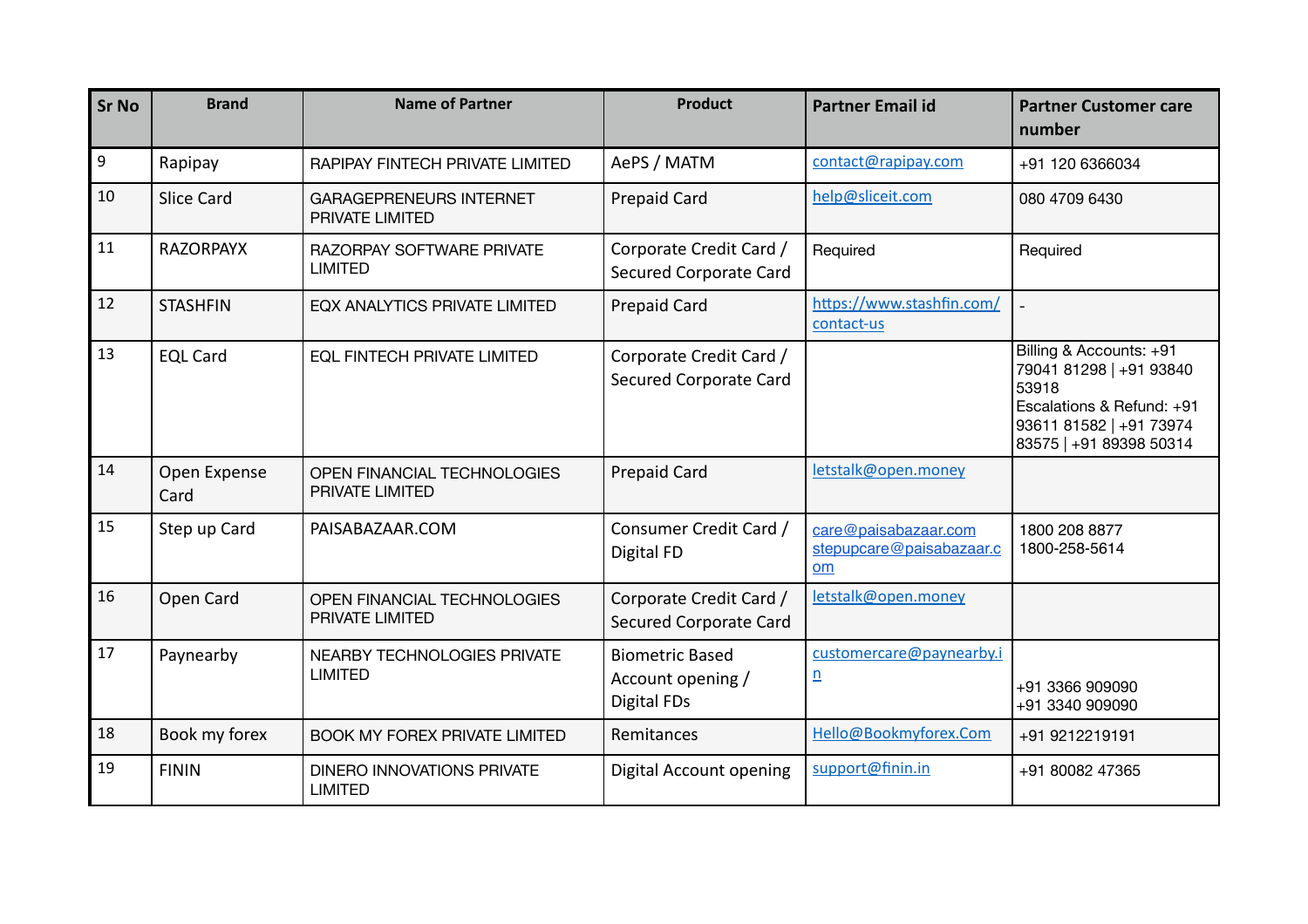| <b>Sr No</b> | <b>Brand</b>                              | <b>Name of Partner</b>                              | <b>Product</b>                                                | <b>Partner Email id</b>              | <b>Partner Customer care</b><br>number |
|--------------|-------------------------------------------|-----------------------------------------------------|---------------------------------------------------------------|--------------------------------------|----------------------------------------|
| 20           | Zestmoney                                 | Zestmoney                                           | <b>Digital Lending</b>                                        |                                      | +91-7440084400                         |
| 21           | Greyquest                                 | GrayQuest Education Finance Pvt. Ltd                | <b>DSA</b>                                                    | support@grayquest.com                | 022-48931823                           |
| 22           | Velocity                                  | WHITE WIZARD TECHNOLOGIES<br>PRIVATE LIMITED        | <b>Commercial Credit</b><br>Card / Secured<br>Corporate Cards | hello@velocity.in                    |                                        |
| 23           | <b>Bettr</b>                              | <b>MVALU TECHNOLOGY SERVICES</b><br>PRIVATE LIMITED | <b>Consumer Credit Card</b>                                   | help@bettrcredit.com                 | 0124-3631820                           |
| 24           | Airpay                                    | AIRPAY PAYMENT SERVICES PRIVATE<br><b>LIMITED</b>   | <b>OPGSP Payments</b>                                         | customerservice@airpay.co<br>.in     | 022 6887 0500                          |
| 25           | Saraswat Infotech                         | SARASWAT INFOTECH PRIVATE LIMITED                   | AePS / MATM                                                   | info@sil.co.in                       | +9122 41572000<br>+9122 4156111        |
| 26           | <b>GRO</b>                                | <b>Ugro Capital Limited</b>                         | Corporate Credit Card                                         | info@ugrocapital.com                 | +91 22 41821600                        |
| 27           | One Lite<br>rebranded as<br>OneCard       | FPL TECHNOLOGIES PRIVATE LIMITED                    | Consumer Credit Card /<br><b>Secured Corporate Cards</b>      | help@getonecard.app                  | 1860-266-1111                          |
| 28           | Aquapay                                   | AQUAPAY PAYMENT TECHNOLOGIES<br>PRIVATE LIMITED     | <b>Prepaid Card</b>                                           | enquiry@aquapay.in                   | +91 977 382 8954                       |
| 29           | Lendingkart                               | Lendingkart Finance Limited                         | OD product                                                    | care@lendingkart.com                 | 1800-572-0202                          |
| 30           | Limitless<br>Platinum Card                | LoanTap                                             | <b>Prepaid Card</b>                                           | cs.loantapcredit@help.loan<br>tap.in | +91 788 804 0000                       |
| 31           | Limitless<br><b>Platinum Plus</b><br>Card | LoanTap                                             | <b>Prepaid Card</b>                                           | cs.loantapcredit@help.loan<br>tap.in | +91 788 804 0000                       |
| 32           | Niyo Global                               | Niyo                                                | <b>Digital Banking</b>                                        |                                      | 1860 258 6496                          |